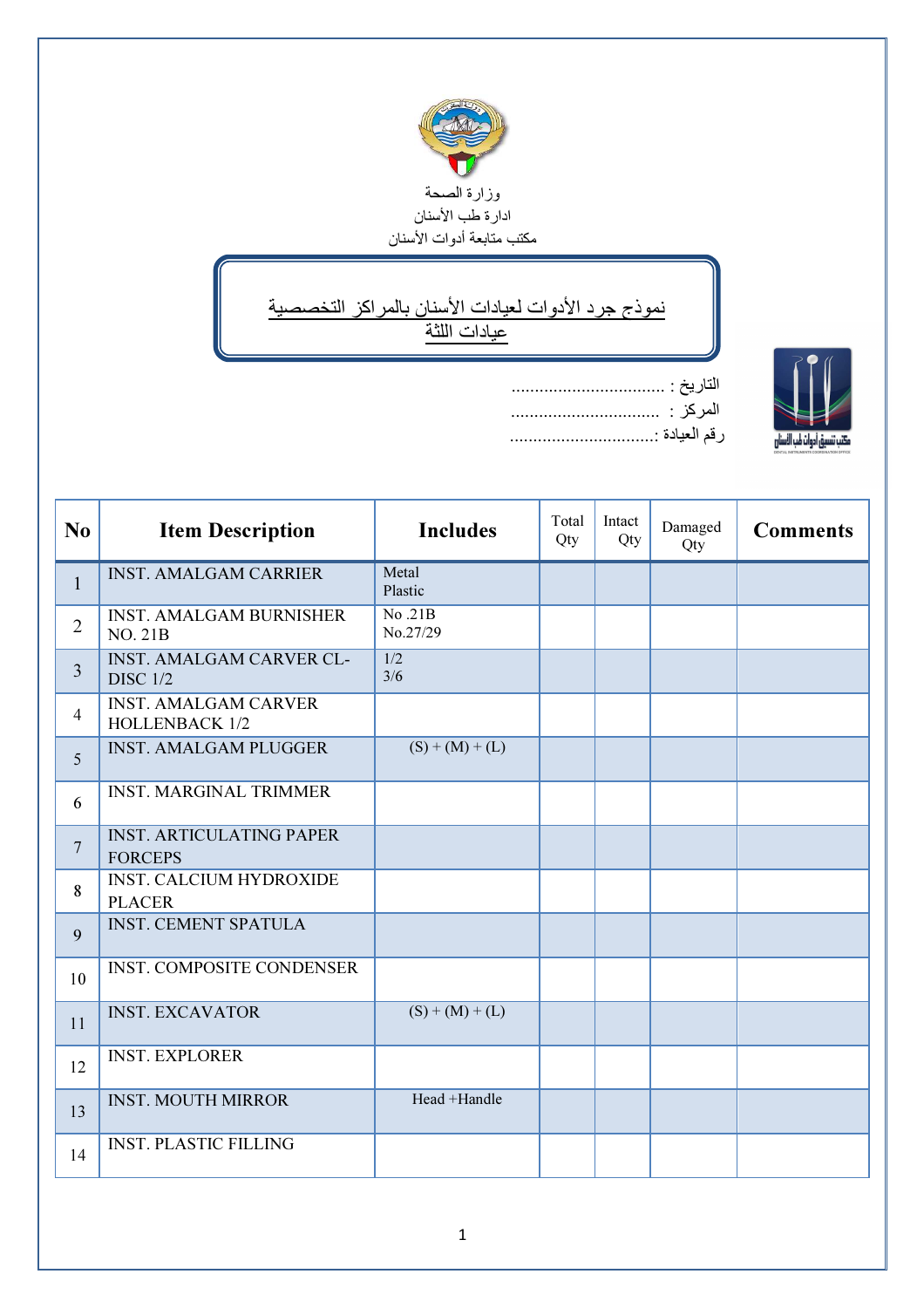| N <sub>0</sub> | <b>Item Description</b>                                        | <b>Includes</b>                             | Total<br>Qty | Intact<br>Qty | Damaged<br>Qty | <b>Comments</b> |
|----------------|----------------------------------------------------------------|---------------------------------------------|--------------|---------------|----------------|-----------------|
| 15             | <b>INST. SYRINGE CARTRIDGE</b><br><b>METRIC</b>                |                                             |              |               |                |                 |
| 16             | <b>MOUTH PROBE</b>                                             |                                             |              |               |                |                 |
| 17             | <b>AUTO MATRIX TIGHTENING</b><br><b>DEVICE</b>                 |                                             |              |               |                |                 |
| 18             | <b>AUTO MATRIX CUTTER</b>                                      |                                             |              |               |                |                 |
| 19             | <b>INST. TWEEZERS</b>                                          |                                             |              |               |                |                 |
| 20             | <b>INST. AMALGAM WELL</b>                                      |                                             |              |               |                |                 |
| 21             | MIS. SUCTION TIP METAL                                         |                                             |              |               |                |                 |
| 22             | O.S. BLADE HANDLE                                              |                                             |              |               |                |                 |
| 23             | <b>O.S. ELEVATOR APEXO</b>                                     | $Right + Left$                              |              |               |                |                 |
| 24             | <b>O.S. ELEVATOR ROOT</b><br><b>COUPLAND</b>                   | $No.1 + No.2 + No.3$                        |              |               |                |                 |
| 25             | O.S. ELEVATOR ROOT CRYER                                       | $Right + Left$                              |              |               |                |                 |
| 26             | <b>O.S. ELEVATOR ROOT</b><br><b>WARWICK</b>                    | $Right + Left + Straight$                   |              |               |                |                 |
| 27             | <b>O.S. ARTERY FORCEPS</b>                                     | Straight + Curved                           |              |               |                |                 |
| 28             | <b>O.S. ARTERY FORCEPS</b><br><b>MOSQUITO</b>                  | Straight + Curved                           |              |               |                |                 |
| 29             | <b>O.S. FORCEPS EXTRACTION</b><br><b>ADULT LOWER POSTERIOR</b> | Premolar<br>Molar $(R+L)$<br>Wisdom<br>Root |              |               |                |                 |
| 30             | <b>O.S. FORCEPS EXTRACTION</b><br><b>ADULT LOWER ANTERIOR</b>  |                                             |              |               |                |                 |
| 31             | <b>O.S. FORCEPS EXTRACTION</b><br><b>ADULT UPPER POSTERIOR</b> | Molar<br>Wisdom<br>Root<br>Premolar         |              |               |                |                 |
| 32             | <b>O.S. FORCEPS EXTRACTION</b><br><b>ADULT UPPER ANTERIOR</b>  | Canine<br>Anterior<br>Root                  |              |               |                |                 |
| 33             | O.S. NEEDLE HOLDER MAYO-<br>HEGAR 15CM                         |                                             |              |               |                |                 |
| 34             | <b>O.S. BONE SOFT TISSUE</b><br><b>NIPPERS</b>                 |                                             |              |               |                |                 |
| 35             | O.S. RETRACTOR LAGENBECK                                       |                                             |              |               |                |                 |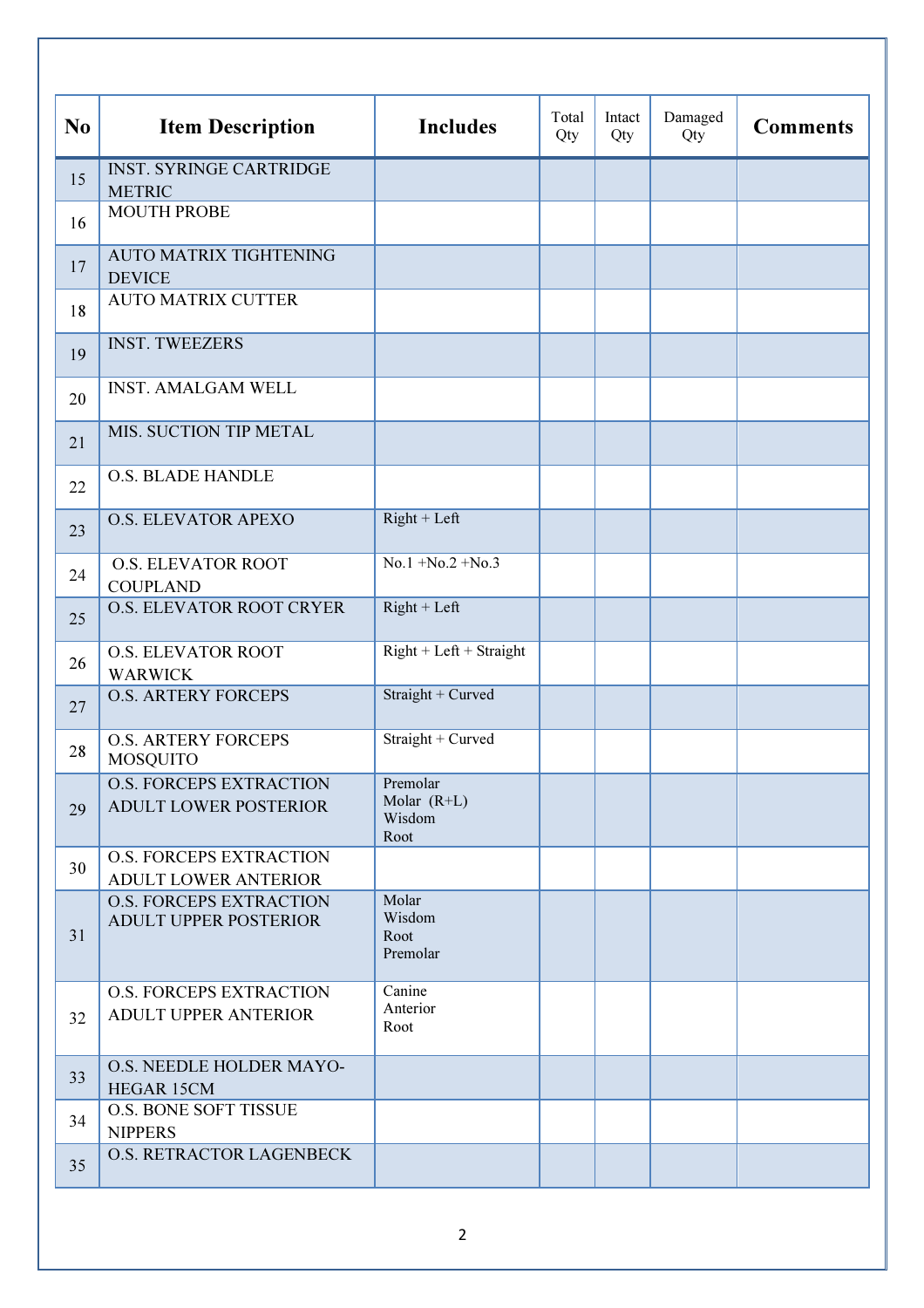| N <sub>o</sub> | <b>Item Description</b>                     | <b>Includes</b>                                                                           | Total<br>Qty | Intact<br>Qty | Damaged<br>Qty | <b>Comments</b> |
|----------------|---------------------------------------------|-------------------------------------------------------------------------------------------|--------------|---------------|----------------|-----------------|
| 36             | <b>O.S. FLAP RETRACTOR</b>                  |                                                                                           |              |               |                |                 |
| 37             | O.S. TISSUE FORCEPS (ADSON)                 |                                                                                           |              |               |                |                 |
| 38             | PR CASTROVIEJO NEEDLE<br><b>HOLDER</b>      |                                                                                           |              |               |                |                 |
| 39             | PR HALSEY NEEDLE HOLDER                     |                                                                                           |              |               |                |                 |
| 40             | PR INST. CHISEL OCHSENBEIN                  | $NO.1 + No.2 + No.3 +$<br>No.4                                                            |              |               |                |                 |
| 41             | PR INST. CHISEL FEDI                        | FEDI-1<br>FEDI-2                                                                          |              |               |                |                 |
| 42             | PR INST. CHISEL RHODES-BACK<br>ACTION 36/37 |                                                                                           |              |               |                |                 |
| 43             | PR INST. CORN SUTURE PLIERS                 |                                                                                           |              |               |                |                 |
| 44             | PR INST. CURETTE FURCATION                  | BL1<br>MD1                                                                                |              |               |                |                 |
| 45             | PR INST. CURETTE MILLER 9                   |                                                                                           |              |               |                |                 |
| 46             | PR BONE FILE MILLER 52                      |                                                                                           |              |               |                |                 |
| 47             | PR INST. EXPLORER<br>(FURCATION DETECTOR)   |                                                                                           |              |               |                |                 |
| 48             | PR INST. FILE SUGARMAN                      | 1S/2S<br>3S/4S                                                                            |              |               |                |                 |
| 49             | PR INST. GRACEY CURETTE                     | $1 - 2$<br>$3 - 4$<br>$5-6$<br>$7 - 8$<br>$9 - 10$<br>$11 - 12$<br>$11 - 14$<br>$13 - 14$ |              |               |                |                 |
| 50             | PR INST. PERIO-PROBE                        |                                                                                           |              |               |                |                 |
| 51             | PR INST. SCALER H6/H7                       |                                                                                           |              |               |                |                 |
| 52             | PR INST. SCALER NO. 15/33                   |                                                                                           |              |               |                |                 |
| 53             | PR INST. SCALER JACQUETTE<br>NO.34/35       |                                                                                           |              |               |                |                 |
| 54             | PR INST. SCISSORS CURVED                    | Straight<br>Curved<br>Suture                                                              |              |               |                |                 |
| 55             | PR TISSUE PLIERS NO.33                      |                                                                                           |              |               |                |                 |
| 56             | PR BLADE HANDLE NO.7                        |                                                                                           |              |               |                |                 |
| 57             | PR KNIFE KIRKLAND                           | $\overline{3}$                                                                            |              |               |                |                 |